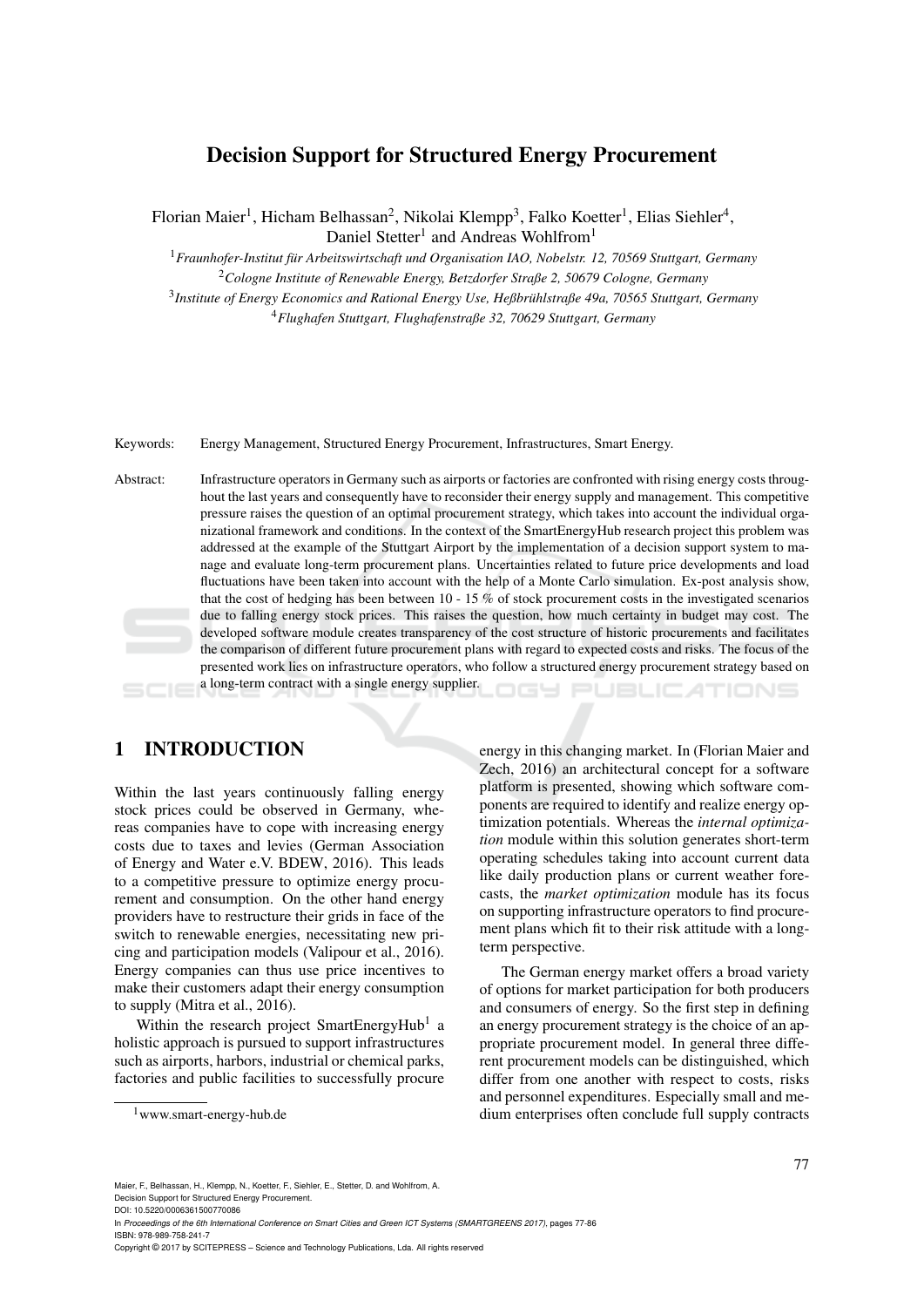with a one-time specified fixed price which minimizes staff costs (1). As an alternative to these contracts different kinds of structured energy supply contracts are offered, which allow buying energy at the future market in advance and trading at the spot market to adjust the previously bought energy to the actual demand (2). Thus the company is given the ability to cope with price and volume risks. For large industrial enterprises there is also the option to realize their own portfolio management which offers the most degrees of freedom but also requires a constant market observation (3).

One example of such a large enterprise is the Stuttgart Airport, which is a partner in the SmartEnergy-Hub project. Based on this pilot user, this work describes the complex decision-making problem related to energy procurement in large infrastructures. Based on this, a simulation based decision support system is developed to support the infrastructure operator to answer the following question: Which quantity of energy should be bought at which time via which product?

This work is structured as follows. Section 2 gives an overview of models and approaches, which offer solutions to the problem of finding optimal procurement strategies either for SMEs, large companies or energy suppliers. Section 3 takes a closer look at individual aspects of the procurement problem introducing a systematic methodology to describe the solution space. Following this methodology it is explained how this solution space is shaped in the example of the Stuttgart Airport. In Section 4, the prototype implementation of a decision support system based on a Monte Carlo simulation is described. Section 5 describes how this software component, which is one part of the SmartEnergyHub architecture, is used to find appropriate procurement plans. Finally, Section 6 gives a conclusion and an outlook on future work.

## 2 RELATED WORK

In this section, we examine the areas of energy procurement decisions both from the perspective of consumers, energy suppliers and distributors.

(Kumbartzky and Werners, 2016) focus on optimal energy procurement strategies from the perspective of SMEs based on a two-stage optimization model. Stochastic influences concerning prices and energy demand are taken into account by the introduction of a finite number of scenarios. For all scenarios optimal procurement strategies are found and compared by a minimax relative regret approach. Contract costs are split up to allow modeling take-or-pay clauses as well as additional charges for excess capacities consumed. In a case study the cost saving potential of structured procurement strategies are shown.

Monte Carlo simulations are a numerical simulation technique and a wide spread approach for example for the derivation of an optimal portfolio as described in (Cvitanić et al., 2003) and (Boyle et al., 2008). Variants of Monte Carlo simulations like the least squares Monte Carlo is used to determine energy option value in (Nadarajah et al., 2017).

In (Prokopczuk et al., 2007) a Monte Carlo simulation based model is developed to quantify risks related to wholesale electricity contracts from the perspective of an electricity supplier, who is able to diversify unsystematic risk through a large portfolio of many customers. Within the model the *Risk-adjusted-Return-on-Capital* is used as a risk measure. Price risks are modeled using the SMaPS (Spot Market Price Simulation) developed in (Burger et al., 2004). Uncertainties related to the energy demand are derived by correlating spot market prices to individual load curves thus simulating individual load paths. It is argued that a supplier will offer contracts at a price reflecting risk premiums for the hourly spot market price risk, a risk premium for the volume risk and a risk premium related to the price-volume correlation.

In (Woo et al., 2004) procurement strategies for local distribution companies are developed. Such a company has three possibilities to satisfy customers' electricity demand namely through self-generation, spot market transactions and forward-contracting. A heuristic procedure is presented to minimize expected procurement costs for a given risk tolerance level resulting in the determination of the energy amount which will be bought in advance in future-contracts.

Price structures in German energy market are the subject of (Pietz, 2009) where the presence of risk premiums in German electricity market with a focus on month futures is investigated. It is concluded that there is evidence for positive risk premia, which decreases with increasing time-to-delivery. Similarly, (Daskalakis et al., 2015) investigate electricity risk premia in the European market and find a correlation with the volatility of the spot market and carbon dioxide futures, concluding that carbon price fluctuations are a factor in discounts for electricity consumers.

(Hong and Lee, 2013) focus on an energy consumer who can choose among different suppliers to meet the energy demand. A Monte Carlo simulation is used to quantify each supplier's risk and to allocate orders among multiple suppliers. (Bessembinder and Lemmon, 2002) focus on optimal forward positions for energy producing and retailing firms using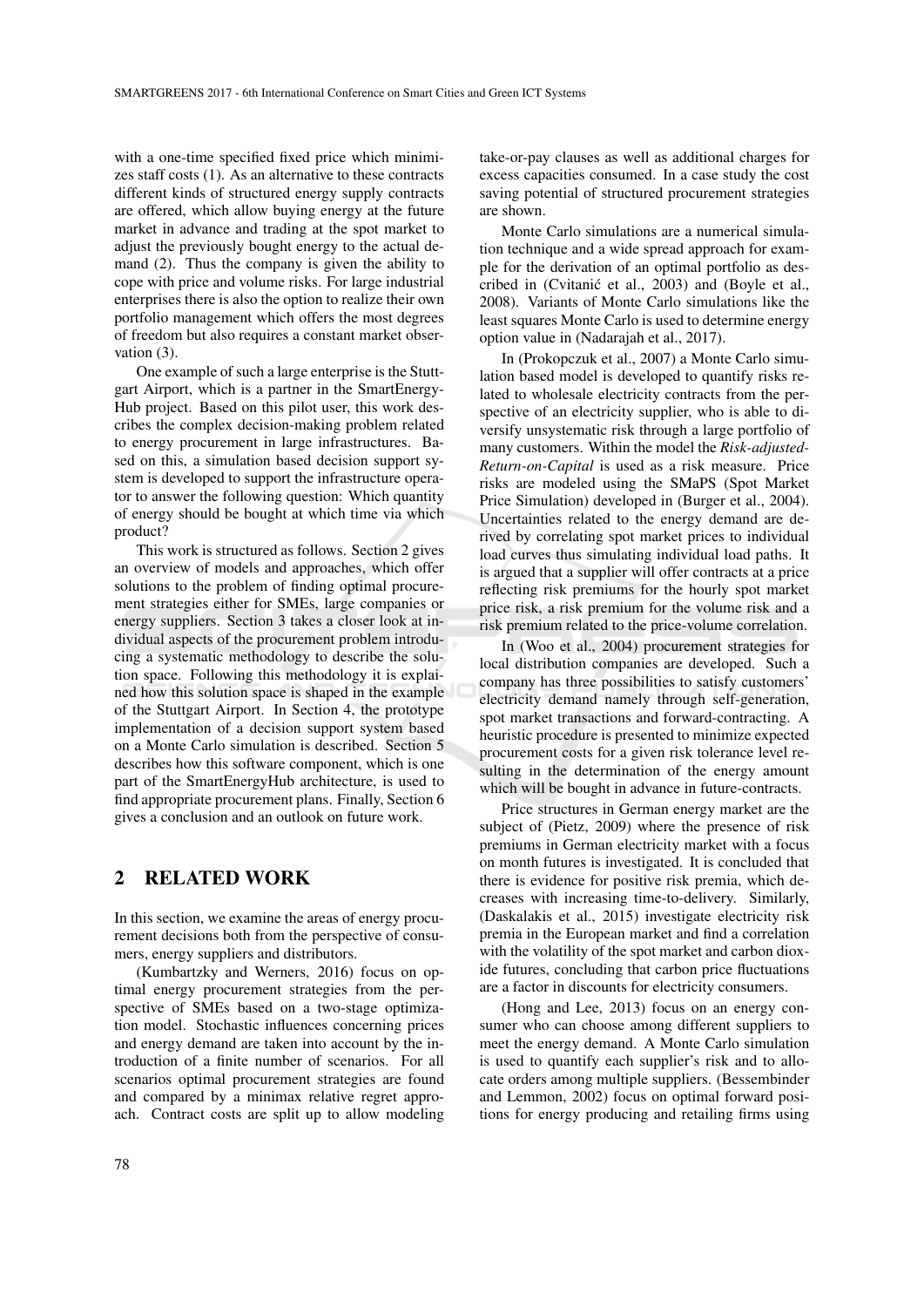an equilibrium approach. The existence and nature of risk premium in forward market is also subject of their investigations.

In (Conejo et al., 2010) the procurement decision problem is modeled as a multi-stage stochastic problem for large consumers. The target function consists of two components, namely the expected procurement cost and the weighted risk measure Conditional Value at Risk (CVaR). This typically represents the trade-off between scenarios with low expected costs and higher risks and scenarios with higher expected costs for reduced risks.

Commercial software solutions address different aspects of the procurement decision problem commonly supporting purchasing processes in portfolio management teams. kWantera's product Faraday<sup>2</sup> for example supports buyers and sellers of energy to place bids and offers on energy markets. Enernocs procurement platform<sup>3</sup> tracks market movements alerting traders and operators in case transactions need to be adjusted. In the context of power plant resource planning similar optimization problems have to be solved. Procom's software Bofit<sup>4</sup> supports power plant operators in planning and optimizing their energy production as well as trading. A stochastic dynamic programming approach is applied in Time-steps' TS Energy<sup>5</sup> to optimize the operation of pumped-storage power plants.

Overall, the related work shows the complexity of finding optimal procurement plans under uncertainty related to price and load fluctuations. However, a tool for infrastructure operators is missing, which helps to reduce this complexity by integrating external information sources and platforms without the need to establish an own portfolio management team. Therefore, to solve the energy procurement problem of large infrastructure operators like Stuttgart Airport, a solution must provide infrastructure operators with the possibility to find procurement plans appropriate for their risk attitude, which we will develop in the following sections.

## 3 METHODOLOGY

The following steps have been developed in cooperation with the project partners and pilot users to define a systematic methodology with the goal of finding procurement plans, which are consistent with the risk attitude of the company:

<sup>3</sup>www.enernoc.com

- Degrees of freedom: The first step consists of the identification of controllable parameters within the procurement strategy. From a long-term perspective the appropriate choice of a energy supplier and a supply contract can be regarded as one of the main degrees of freedom. If there is already a structured supply contract, this contract allows the choice of one or several of the following parameters:
	- Hedging quote: Defines the ratio of energy procured at the future market to the total energy demand. The more energy is procured on the future market (which results in higher hedging quotes) in advance, the lower the price risk is.
	- Product: On the energy exchange power future market currently year, quarter, month, week, weekend and day products are traded, each as base and peak products. Year products can be traded 6 years in advance whereas day products can only be traded 1 day in advance. It has to be determined which of those products should be bought.
	- Volume: Some contracts include the constraint of minimum quantities which can be bought. Apart from that, it has to be decided, if a certain amount of energy should be bought in fixed or variable tranches.
	- Purchasing time: It has to be decided in which period of time energy is bought on the future market and at which point in time during this period.
- External and stochastic influences: Apart from controllable parameters within the procurement process there are the following external stochastic influences:
	- Energy prices: Energy prices on the future market as well as the spot market are not known in advance and have to be modeled as stochastic influences in the decision.
	- Energy consumption: The actual energy consumption is usually also not known in advance because it depends on production plans and weather conditions. However, to a certain degree the energy consumption can be influenced, e.g. by load shedding or self-generation. This short term optimization is part of the internal optimization module and is not further covered here. For the following considerations it is assumed that the energy consumption is also stochastic.
- Notion of risk: It can be assumed that the security of supply is ensured independently from the supply contract and the choices which are made by

<sup>2</sup>www.kwantera.com

<sup>4</sup>www.procom.de

<sup>5</sup>www.time-steps.com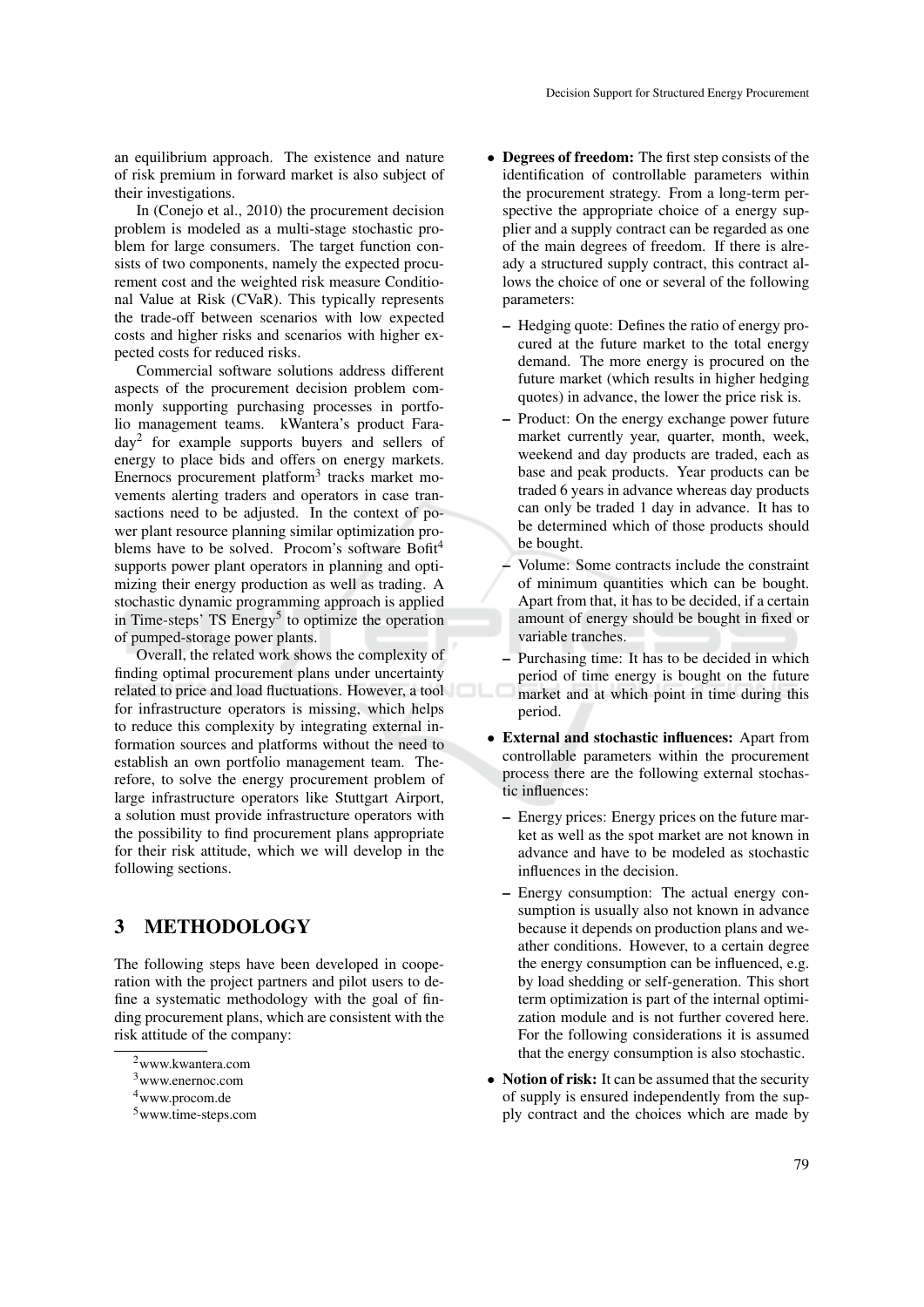the company within the frame of the contract. Depending on the contract some decisions may lead to higher costs or even penalties nevertheless. The main risk can be derived from stochastic influences such as unexpected increases in energy prices or deviations in the actual energy consumption. Most of the companies not only try to minimize expected procurement costs but try to minimize procurement costs for a given risk level or try to find an optimal combination of risks and costs.

• Finding appropriate procurement plans: After modeling the controllable parameters, the external and stochastic influences as well as choosing an appropriate risk measurement, different procurement plans can be compared according to their risk and expected costs. This can be done retrospective to gain insight into past procurement plans and decisions as well as for future procurement periods.

The following section describes how the previously defined steps have been practically applied to support the creation of the procurement process at Stuttgart Airport.

The first step was to analyze the current situation in several workshops to identify the framework conditions as well as the degrees of freedom. Until the end of 2013 the Stuttgart Airport procured energy based on a full supply contract. Since 2014 a structured energy procurement was introduced using an energy service provider. This opens up new possibilities to procure parts of the required energy in advance on the future market in the form of year, quarter or month products. With the purchase of those products for base (0-24 hours) and peak time slots (8-20 hours) it becomes necessary to replicate the actual load curve by purchases and sales on the spot market. To mitigate the risk of purchases at high prices, those purchases can be split up into several even tranches. Due to internal operational requirements the procurement starts 1 to 2 years before delivery. Within those framework specifications decisions can be made to determine, when to buy which amount of energy in the form of which product. So far a significant part of the total required energy has been procured at the future market in advance.

Uncertainties exist mainly with regard to the price development at the spot and future market as well as with regard to the load profile during delivery. Having said that the module market functions is one part of the SmartEnergyHub platform, existing modules could be used to take into account these stochastic influences. In this way spot price forecasts provided by

the external company ICIS  $<sup>6</sup>$  can be used by appro-</sup> priate import interfaces. ICIS is a market information provider and offers e.g. forecasts for the German spot market. The spot price forecasts are regularly updated allowing working with latest market information in the market function module. Within this context the question arises, whether the existence of positive risk premiums can be assumed in the German energy market, which has been examined from different perspectives (Pietz, 2009).

With the support of the SmartEnergyHub forecast module load predictions based on historic load profiles have been generated. Workshops with the Stuttgart Airport allowed the distinction of different forecast scenarios. It should be noted that estimates by the infrastructure operator concerning changes compared to previous years are an essential prerequisite for accurate predictions. Changes occur for instance with the installation of additional photovoltaic plants or the construction of new buildings.

Assuming that there are positive risk premia observable on the future market and transaction costs both on the future and on the spot market are equal, an exclusive minimization of total expected procurement costs results in a hedging quote of 0, which means that the total energy demand is covered through transactions on the spot market. In practice an exclusive minimization of total expected procurement costs is rarely observed. Instead, a risk-aware procurement strategy is usually pursued, which leads to hedging quotes larger than 0. This is why the comparison of procurement costs should be run in consideration of expected costs and the related risk. Following (Prokopczuk et al., 2007) CFaR has been chosen as a central risk measurement and is defined as  $O<sub>σ</sub> - E$  where  $Q_{\sigma}$  is the 95 % quantile of the procurement cost distribution and E represents the expected procurement cost.

For the generation of procurement plans an approach has been developed, which allows the splitting of the total required energy amount, derived from the load forecast, into individual products (see also Section 4). Based on the spot price forecast a Monte Carlo simulation is run to determine the expected procurement cost  $E$  as well as the risk measure CFaR. The aim of the developed software module is to visualize the effects of different parametrization and allow a comparison of several alternatives with respect to costs and risks. For ex-post analysis of historic procurement plans transactions were scaled to simulate various hedging quotes.

<sup>6</sup>www.icis.com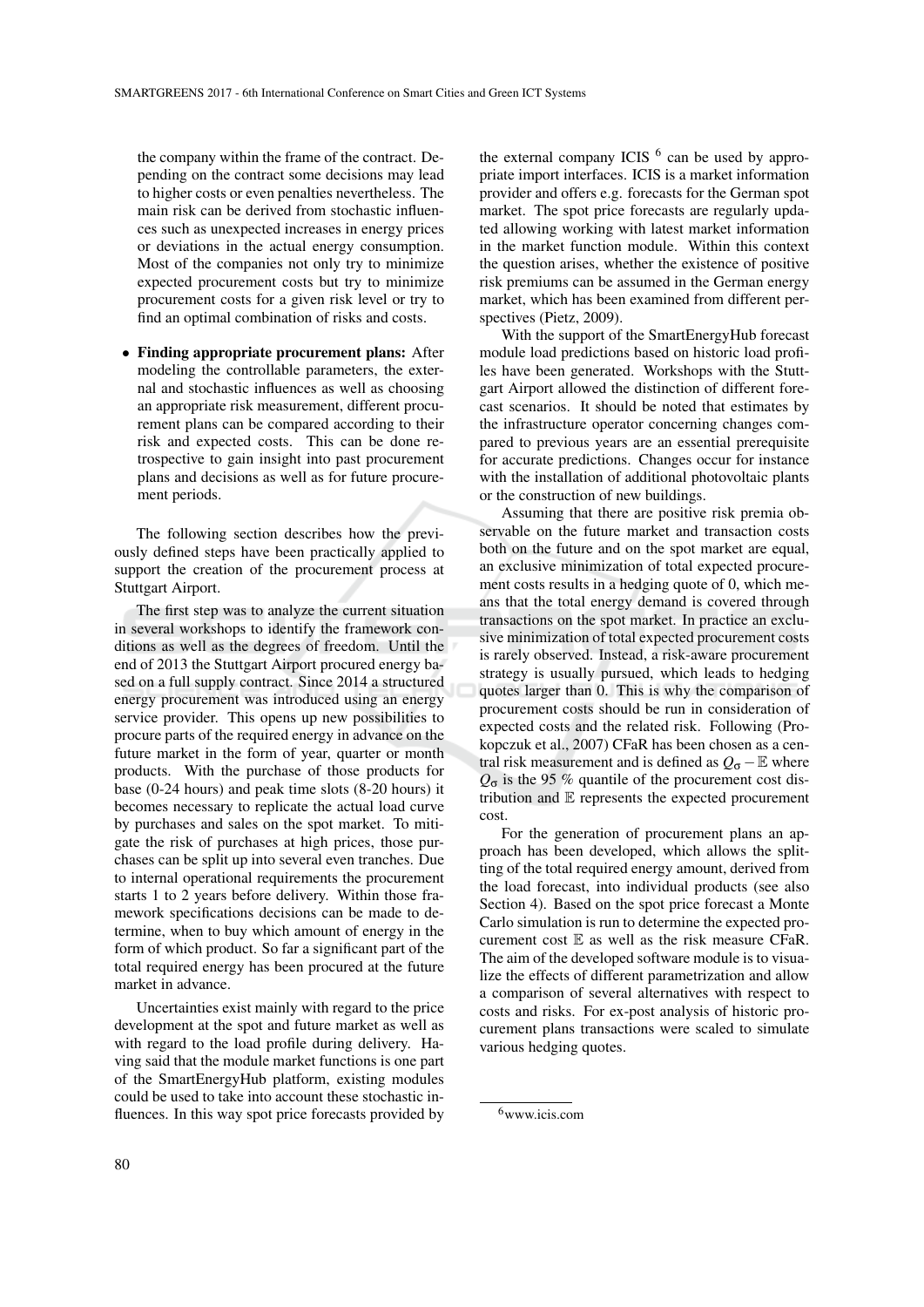### 4 IMPLEMENTATION

The procurement process entails four steps:

- 1. In the *planning phase* a procurement plan gets generated based on load and price forecasts. It consists of the planned future transactions in the procurement period.
- 2. In the second step, the *procurement phase*, these transactions are conducted with aid of the energy provider.
- 3. In the *delivery phase* the power then gets delivered and potential over and under coverages are counterbalanced through spot transactions.
- 4. In the *accounting phase* the effected transactions are billed based on the previously signed contract.

Hereafter we primarily focus on the first phase of the procurement process despite the goal for the module market functions to support the entirety of the procurement phases. The module market functions interact with other system components and provides the infrastructure manager respectively its procurement agent with a graphical interface for analysing and executing procurement plans. To import data into the database in a coherent format, external services such as spot price forecasts, current EEX market data and procurement platforms of energy providers are integrated through the Non-Sensor import module of SmartEnergyHub (Florian Maier and Zech, 2016). Additionally long-term power forecasts, that are internally generated, are also provided through the database. For a systematic access of these resources the proxy pattern was used. A PriceService proxy for accessing historic, current and predicted prices exists, that caches time series on demand. An analogues LoadCurveService proxy was created to encapsulate the access to historic and predicted load curves. Historic transactions are retrievable through a TransactionService proxy for ex post analysis. Newly generated procurement plans for prospective delivery periods can be saved and managed using the module. For the actual execution of transactions an individual communication process with the energy provider is required, for example by transmitting an order through mail or using a graphical user interface supplied by the energy provider.

#### 4.1 Domain Model

A central domain object is the *time series*, which is used for representing price forecasts and load curves amongst others. The procurement plan is another essential object, which is defined by its set of transactions. Each transaction is associated with exactly one



Figure 1: Overview of main components.

procurement plan and encapsulates the following properties: product type, power, delivery start and end, timestamp of the transaction, cost as well as unit information. The sum of all transactions costs constitutes the overall procurement cost of a procurement plan. A procurement plan always refers to one delivery year and enables the coverage of a companies energy requirements in this period.

### 4.2 Transaction Generation Procedure

In the following an approach for generating a valid procurement plan is shown. This encompasses the determination of the amount of energy to be bought on the future market for each product type. Then, for each product type times of purchase are determined, which is a preliminary step for defining tranches. A previously generated power forecast in hourly resolution for the delivery year is required. Procurement shall be separated into base and peak products to model the characteristic nightly load decrease.

- 1. In the first step the hedging quote is defined. Based on a hourly load prediction the energy amount to be procured on the future market can be determined by taking the sum over the hourly energy consumption, which is then multiplied with the hedging quote.
- 2. Afterwards the type of product with the shortest delivery period is identified. This could be a quarter, month or week product for example. Under the assumption of a requested separation into base and peak products, the sum of the hourly energy consumption for Peak (8-20 hours) and Offpeak (20 - 8 hours) time slots is calculated for the identified product with the shortest delivery period. In the case of month products the following outcome could be achieved: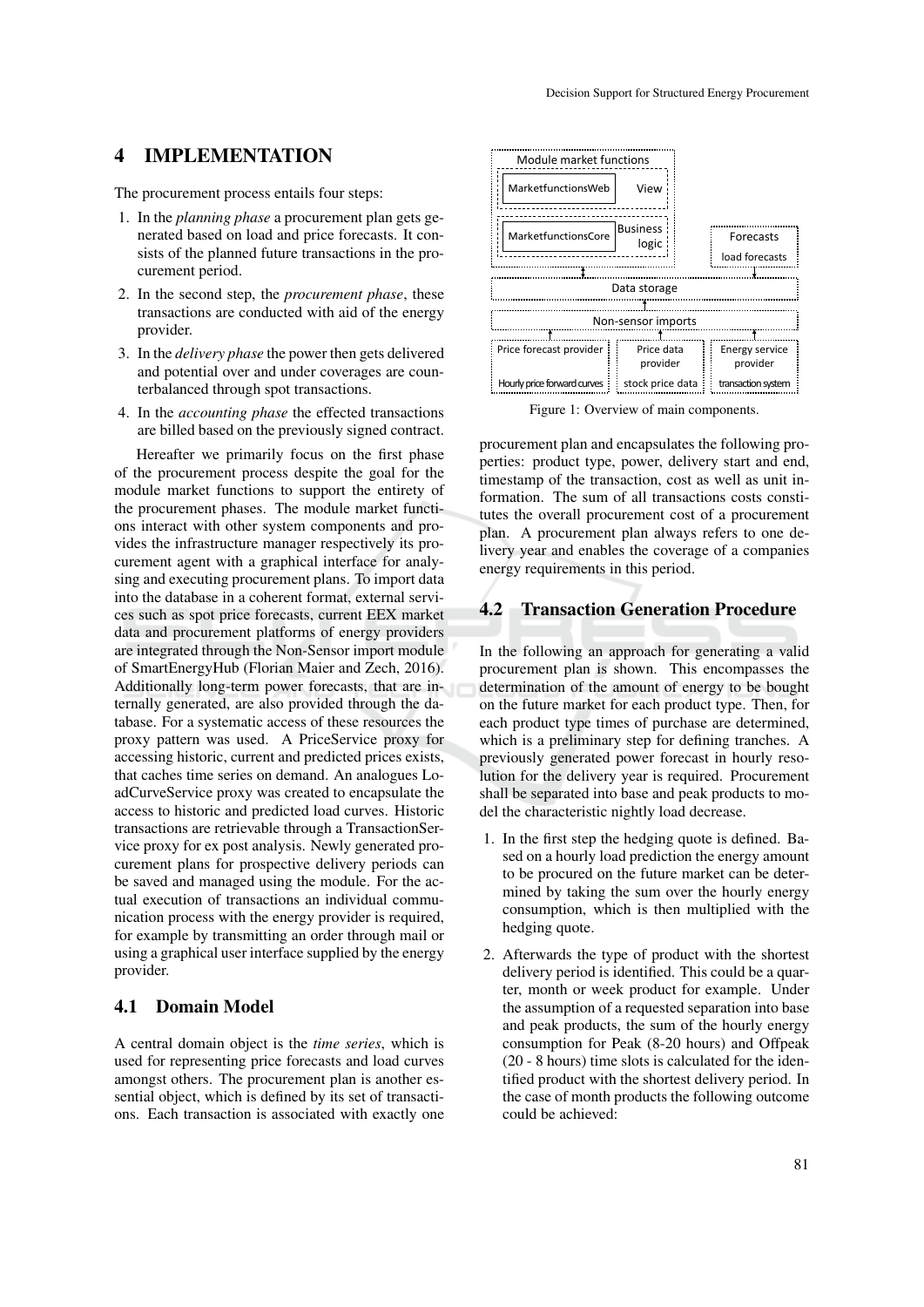| time span        | work  | power | hours  |  |
|------------------|-------|-------|--------|--|
|                  | (in   | (in   | of use |  |
|                  | MWh)  | MW)   |        |  |
| January peak     | 1104  |       | 276    |  |
| January offpeak  | 936   | っ     | 468    |  |
| February peak    | 1008  | 4,2   | 240    |  |
| February offpeak | 820,8 | 1.9   | 432    |  |

Table 1: Initial time slices.

3. Based on the hours of use the power values can be determined for each product. To transform the peak-offpeak-split into base(0-24 hours) and peak-products, the power of the offset hours is used for the base product. The resulting power of the peak product can then be calculated as the difference between the base product power and the previous peak hours:

Table 2: Base and peak products.

| product       | work     | power                       | hours  |  |
|---------------|----------|-----------------------------|--------|--|
|               | (in MWh) | (in MW)                     | of use |  |
| January base  | 1488     | $\mathcal{D}_{\mathcal{L}}$ | 744    |  |
| January peak  | 552      |                             | 276    |  |
| February base | 1276,8   | 1.9                         | 672    |  |
| February peak | 552      | 2.3                         | 240    |  |

- 4. The duration of the trading period for EEX standard products depends on the duration of the delivery period. If it is requested, that future transactions should begin 1 - 2 years before delivery, month products with a maximum trading period of 9 months before delivery are out of scope. Nevertheless it is possible to partially substitute several products with a short delivery period with a product with a longer delivery period, resulting in potentially different costs. As an example one can think of 3 month base products with a power of 3 MW (April), 2 MW (Mai) and 4 MW (June), which can be replaced by a quarter base product with 2 MW and 2 month products with 1 MW (April) and 2 MW (June). This substitution does not change the amount of energy delivered, whereas the purchase of the quarter product would be possible 33 months in advance. This is why in the following products with a short delivery period are always replaced by products with longer delivery periods thus increasing the flexibility to choose the purchase time.
- 5. After splitting the expected energy amount for one year into different kind of products with the goal of an optimal approximation of the predicted load curve, the next step consists of finding transaction timestamps and purchase amounts. There are dif-

ferent alternatives for this task such as splitting the amount of energy, which should be bought in equal tranches, which are bought periodically during the procurement stage. Another possibility is to determine the amount to purchase in a more flexible way based on market observations, which results in higher time efforts.

### 4.3 Graphical User Interface

The graphical user interface supports the infrastructure operator in managing procurement plans, conducting retrospective analysis of finished procurement plans and allowing the comparison of future procurement plans with respect to expected costs and risks.

The screenshot 2 displays how a user can configure the creation of a procurement plan by selecting the procurement period for year as well as quarter products and defining the number of tranches. On the side there is a slider which allows setting the hedging quote. Based on the user input a procurement plan is generated in the backend based on the previously described procedure.

The procurement plan is then displayed to the user as a table (see Figure 3) and can be used as a schedule for energy purchases.

#### 5 EVALUATION **ATIONS**

The developed decision support system was applied in a use case to analyze historic procurement decisions as well as to create future procurement plans at the Stuttgart Airport.

In retrospective procurement simulations for the exemplary delivery year 2014 it is noticeable that the hedging quote had a major impact on total procurement costs as can be seen in Figure 4, which shows hedging quotes ranging from 0 - 100 percent on the x-axis, correlated with the resulting normalized total procurement costs on the y-axis. A procurement strategy with a hedging quote of 100 percent would have caused procurement costs which lie about 15 percent higher compared to a hedging strategy with a zero hedging quote. So an increase of 10 percent in the hedging quote and thus higher price certainty resulted in about 1.5 percent higher procurement costs. This strong increase of costs with increasing hedging quotes is mainly due to falling energy spot prices within the relevant period. The picture is similar for the following year 2015 where the costs of hedging in a 100 percent hedging scenario were 12 percent higher compared to a zero hedging quote strategy.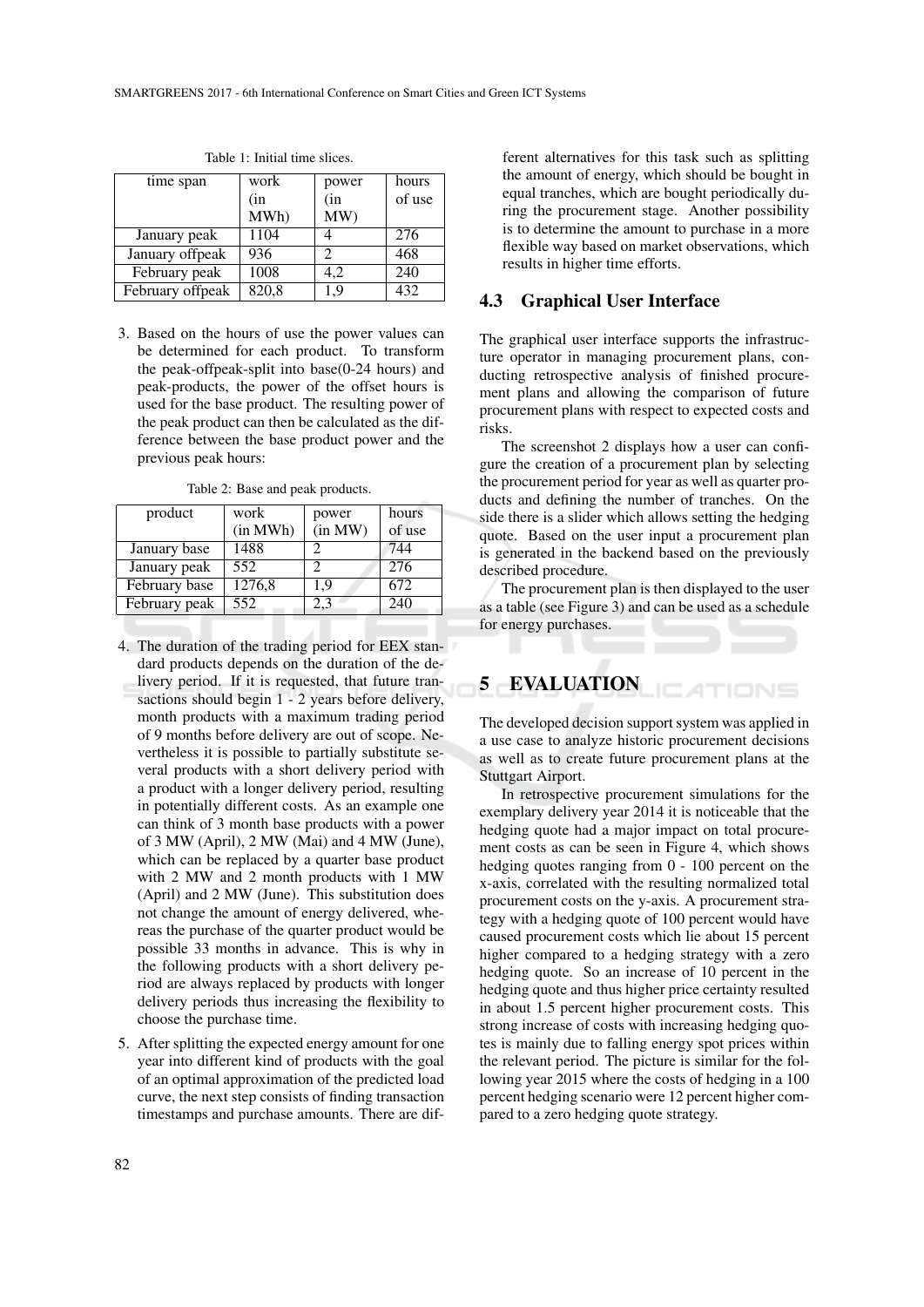# Procurement planning

Create procurement plan Load





|                            |                 |             |                        |                       |                     | all<br>$\overline{\mathbf{v}}$ | all            |
|----------------------------|-----------------|-------------|------------------------|-----------------------|---------------------|--------------------------------|----------------|
| Timestamp $\blacktriangle$ | <b>Exchange</b> | Power in MW | <b>Quantity in MWh</b> | <b>Delivery start</b> | <b>Delivery end</b> | product type 1                 | product type 2 |
| 07.03.17                   | EEX DEU         | 0.899       | 7.875,240              | 01.01.18              | 01.01.19            | <b>BASE</b>                    | J              |
| 07.03.17                   | EEX DEU         | 0,075       | 58,500                 | 01.01.18              | 01.04.18            | <b>PEAK</b>                    | $\Omega$       |
| 07.03.17                   | EEX DEU         | 0.133       | 416,556                | 01.01.18              | 01.01.19            | <b>PEAK</b>                    | J              |
| 06.06.17                   | EEX DEU         | 0,004       | 3,120                  | 01.04.18              | 01.07.18            | <b>PEAK</b>                    | $\mathsf Q$    |
| 06.06.17                   | EEX DEU         | 0,027       | 58,968                 | 01.04.18              | 01.07.18            | <b>BASE</b>                    | Q              |
| 05.09.17                   | EEX DEU         | 0.087       | 192,096                | 01.07.18              | 01.10.18            | <b>BASE</b>                    | $\mathsf Q$    |
| 05.12.17                   | EEX DEU         | 0.012       | 26,508                 | 01.10.18              | 01.01.19            | <b>BASE</b>                    | Q              |
| 05.12.17                   | EEX DEU         | 0.090       | 71.280                 | 01.10.18              | 01.01.19            | <b>PEAK</b>                    | Q              |
| <b>Total</b>               |                 |             | 8702.268               |                       |                     |                                |                |

Figure 3: Procurement plan.



Figure 4: Ex-post correlation between hedging quote and procurement costs 2014.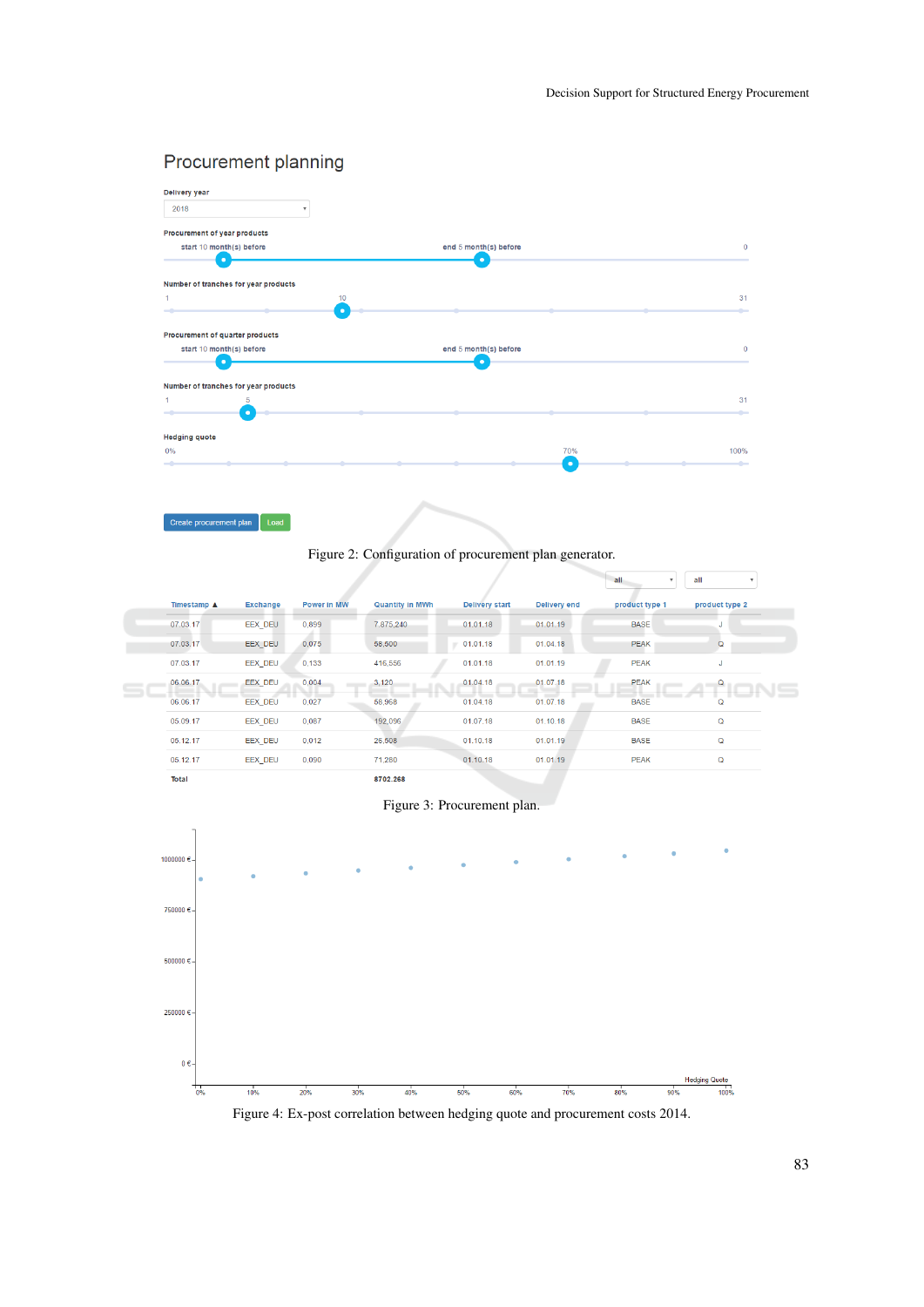To study the effects of various influence factors on the resulting procurement costs and risks, different kind of simulation scenarios have been defined. In the first scenario the load curve was assumed as given, whereas spot prices were assumed to be fluctuating. The second scenario starts from the opposite assumption with given spot prices and fluctuating load curves. In the third scenario fluctuating spot prices as well as fluctuating load curves were used to give a realistic picture of the correlations.

Figure 5 shows the cost distribution for different hedging quotes based on a Monte Carlo simulation. It is assumed that spot prices are on average lower than future prices, which results in higher expected costs for higher hedging quotes. At the same time one can observe that the scattering is smallest for a hedging quote of 100 percent, reflecting the lowest price risk. Even with a hedging quote of 100 percent, the total average procurement costs are not fully deterministic as random variations in the energy demand make spot market transactions inevitable.

To provide the infrastructure operator with the possibility to investigate the effects on costs and risks of a specific parametrization, an interactive simulation element has been integrated into the user interface (see Figure 6), allowing the user to start a Monte Carlo simulation and see an updated frequency chart after each iteration step 6. After a simulation run the user is provided with the aggregated results of the simulation, essentially the expected total procurement cost as well as the CFaR based on a confidence level of 95 percent quantifying the risk of the procurement plan. The outcome depends heavily on the assumptions made for the accuracy of the load prediction by the prediction module and the integrated spot price forecasts provided by ICIS. Under the assumption that those estimates are unbiased on an hourly basis the simulation over the 8760 hours within one year result in frequency charts with low variances resulting in low CFaRs for a hedging quote of 70 percent.

This heuristic approach offers an easy-to-use possibility to compare a manageable amount of alternatives with regard to risk and expected costs. The tool could be extended by the explicit solution of the decision problem determining optimal values for all degrees of freedom.

After successful evaluation with historic and simulation data with a focus on the years 2014 and 2015, the decision support system is in productive use at Stuttgart Airport to determine the energy procurement plan in 2018.

## 6 CONCLUSIONS AND **OUTLOOK**

In this work we developed a simulation based decision support system for energy procurement of large infrastructure providers.

We evaluated this system based on historical data of Stuttgart airport as well as simulation data, finding that the ex-post cost of hedging lay with 15 percent of the total procurement costs for 2014 and 12 percent for 2015 due to falling spot prices. On the other hand this system supports infrastructure operators to investigate the effects of the parameter choice in the creation process of future procurement costs. Higher hedging quotes reduce the price risk resulting in higher expected procurement costs.

Based on this specific use case it was assumed, that the infrastructure operator makes procurement decisions within the frame of a long term energy contract with a single energy supplier. The selection process of this energy supplier within a public tender or a reverse auction process is not part of the investigation. By taking into account multiple contracts with different energy suppliers at the same time the approach could be extended.

The system is currently in productive use at Stuttgart Airport for 2018. This work is a part of the market optimization module in the SmartEnergyHub platform, which aims to optimize energy production, consumption and procurement for large infrastructure providers.

In future work we plan to compare the estimated procurement costs and related risks based on our simulations with the realized costs. This implies the comparison with other algorithms like dynamic stochastic optimization as well as the use of other risk measures. Besides, it should be possible to realize purchase decisions with the energy provider automatically within the same module.

## ACKNOWLEDGMENTS

The work published in this article was funded by the Bundesministerium für Wirtschaft und Energie (BMWi) under the promotional reference 01MD15011C, www.smart-energy-hub.de). The SmartEnergyHub project is a joint work of: Fichtner IT Consulting AG, Flughafen Stuttgart GmbH, Faunhofer IAIS, Faunhofer IAO, in-integrierte informationssysteme GmbH and Seven2one Informationssysteme GmbH.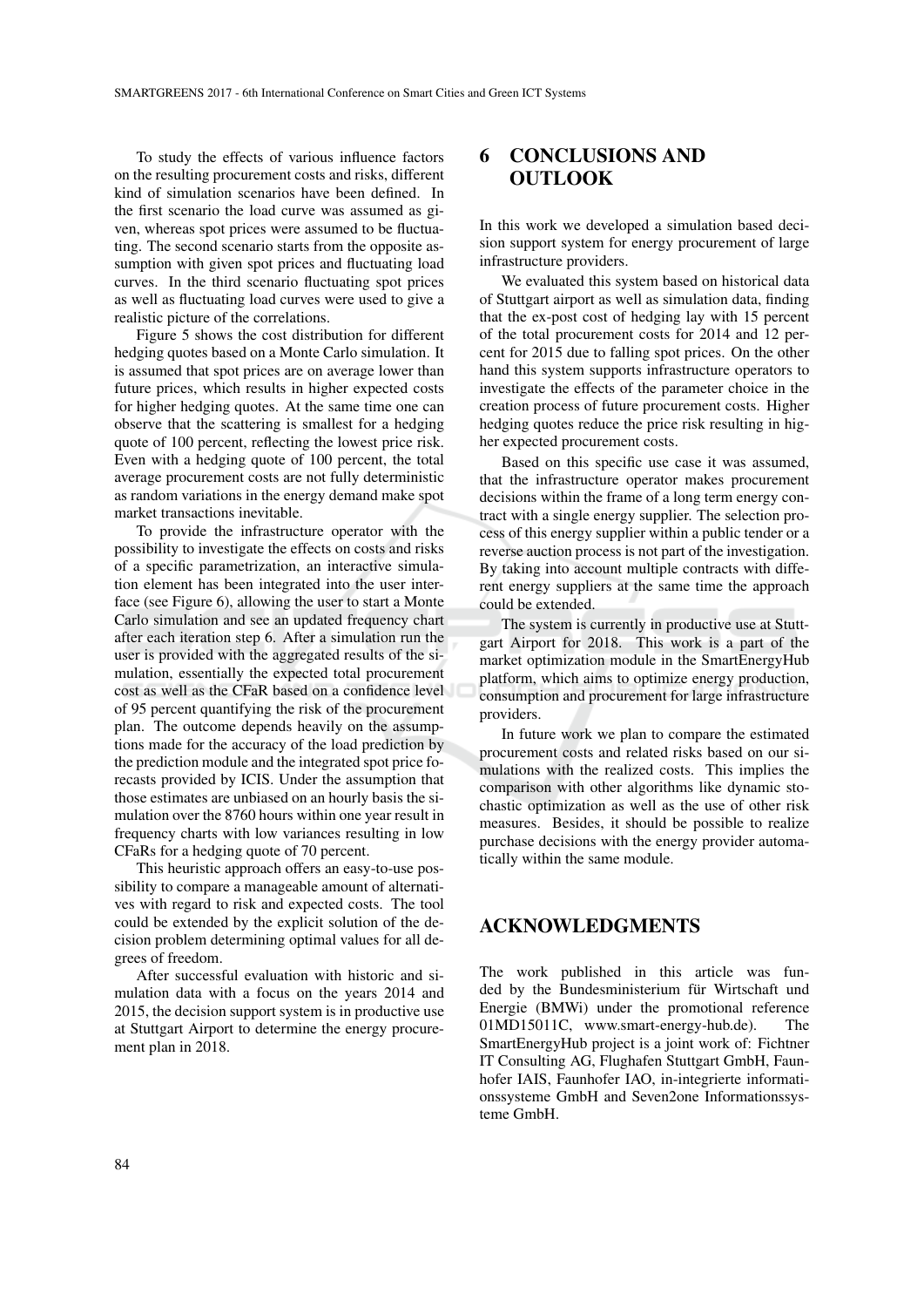#### Decision Support for Structured Energy Procurement



Figure 6: Frequency chart.

## **REFERENCES**

- Bessembinder, H. and Lemmon, M. L. (2002). Equilibrium pricing and optimal hedging in electricity forward markets. *the Journal of Finance*, 57(3):1347– 1382.
- Boyle, P., Imai, J., and Tan, K. S. (2008). Computation of optimal portfolios using simulation-based dimension reduction. *Insurance: Mathematics and Economics*, 43(3):327–338.
- Burger, M., Klar, B., M ller, A., and Schindlmayr, G. (2004). A spot market model for pricing derivatives in

electricity markets. *Quantitative Finance*, 4(1):109– 122.

10425201

- Conejo, A. J., Carrión, M., and Morales, J. M. (2010). Deci*sion making under uncertainty in electricity markets*, volume 1. Springer.
- Cvitanic, J., Goukasian, L., and Zapatero, F. (2003). Monte ´ carlo computation of optimal portfolios in complete markets. *Journal of Economic Dynamics and Control*, 27(6):971–986.
- Daskalakis, G., Symeonidis, L., Markellos, R. N., et al. (2015). Electricity futures prices in an emissions constrained economy: Evidence from european power markets. *The Energy Journal*, 36(3):1–33.